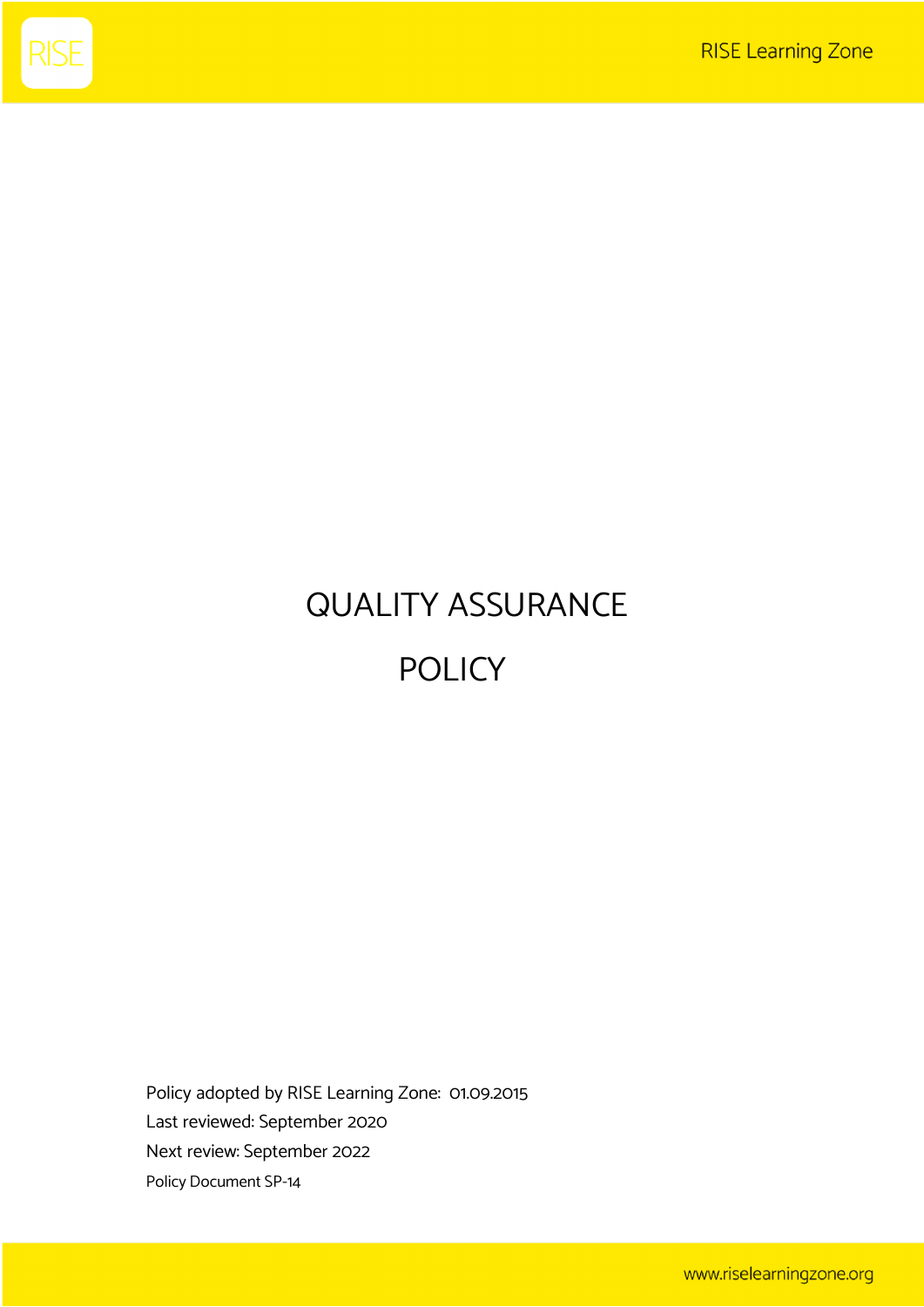## RISE LEARNING ZONE QUALITY ASSURANCE POLICY

#### **Aim**

The main aim of this Policy and its associated procedures is to provide an effective and efficient means of assessing and improving standards of achievement and quality of provision across the organisation.

#### **Principles on which this Policy and associated Procedures are based**

There are five main principles underlying our approach to quality assurance.

#### These are:

- Quality improvement
- Accountability
- Openness
- Peer review
- No judgement without prior agreement on standards

#### **The main objectives of the policy:**

- To set and achieve high standards and targets across all provision;
- To promote equal opportunities;
- To encourage and support all staff in achieving continuous improvement through rigorous Self Assessment and agreed Development Plans;
- To assess the extent to which provision is achieving agreed standards and targets;
- To ensure that remedial action is taken promptly where this is identified as necessary;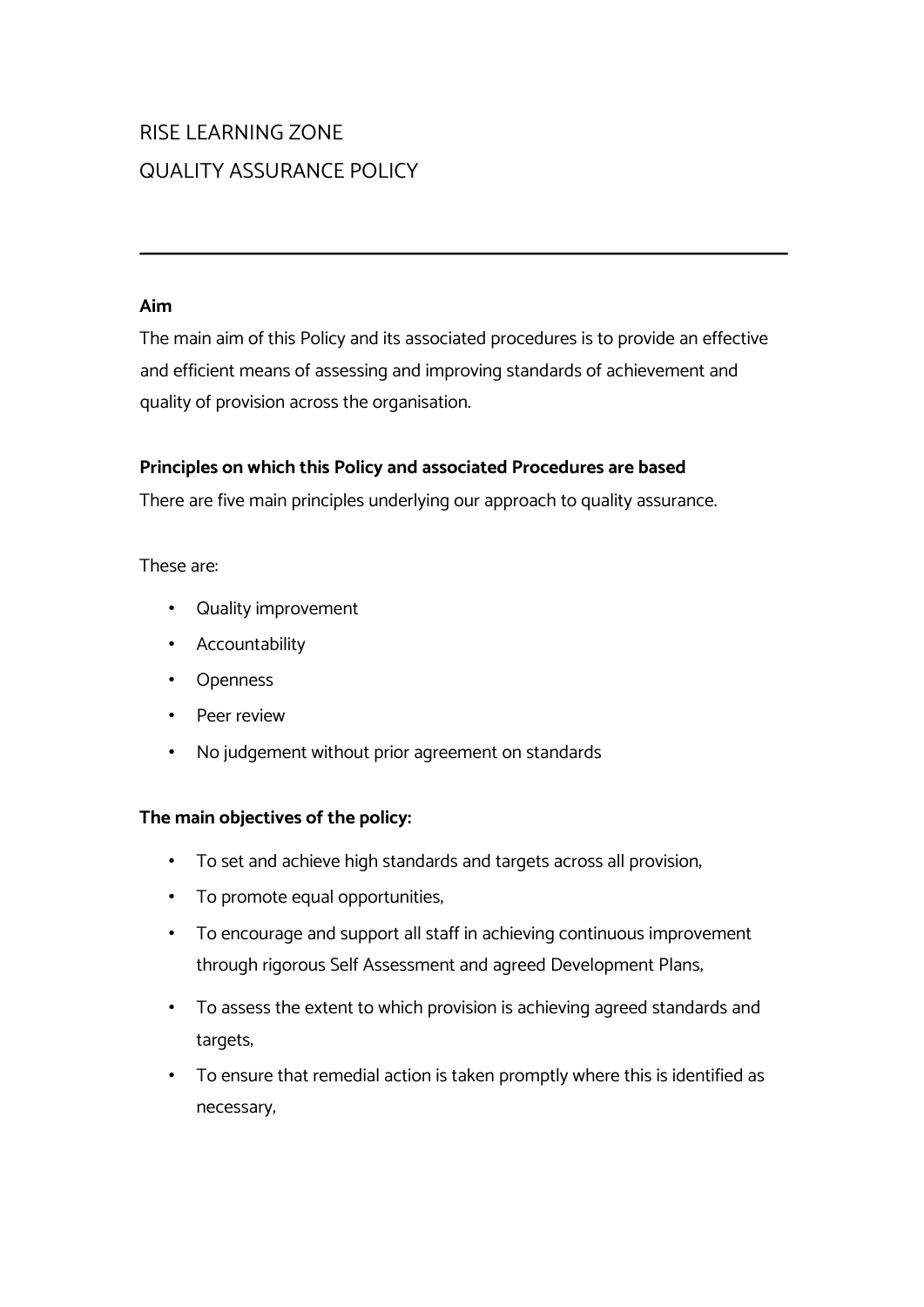- To identify, understand and learn from the factors, which facilitate or hinder the realisation of high quality provision including the dissemination of good practice.
- To demonstrate both internally and externally that the provision across the organisation is:
	- Of high quality
	- Relevant and current
	- Appropriate to the level of award
	- Valued by students, employers and other stakeholders
	- Efficiently organised - Effectively managed and led.

#### **Requirements to be met by RISE under the scope of this policy**

RISE is required to undertake a regular self-assessment of all aspects of its activity, which affect the quality of learners' experience and the standards they achieve. This self-assessment process has four key features:

- To measure progress towards achieving agreed targets and goals
- To provide a comparator for our performance with previous years and with other providers
- To identify our strengths and areas we need to develop
- To prioritise areas for development

RISE produces self-assessment reports, which, as far as possible, are structured similarly to an Ofsted Report. Through this, RISE will address the quality statements within the Common Inspection Framework (CIF) which are organised around five key questions:

- How well do learners achieve?
- How effective are teaching, training and learning?
- How well do programmes and activities meet the needs and interests of learners?
- How well are learners guided and supported?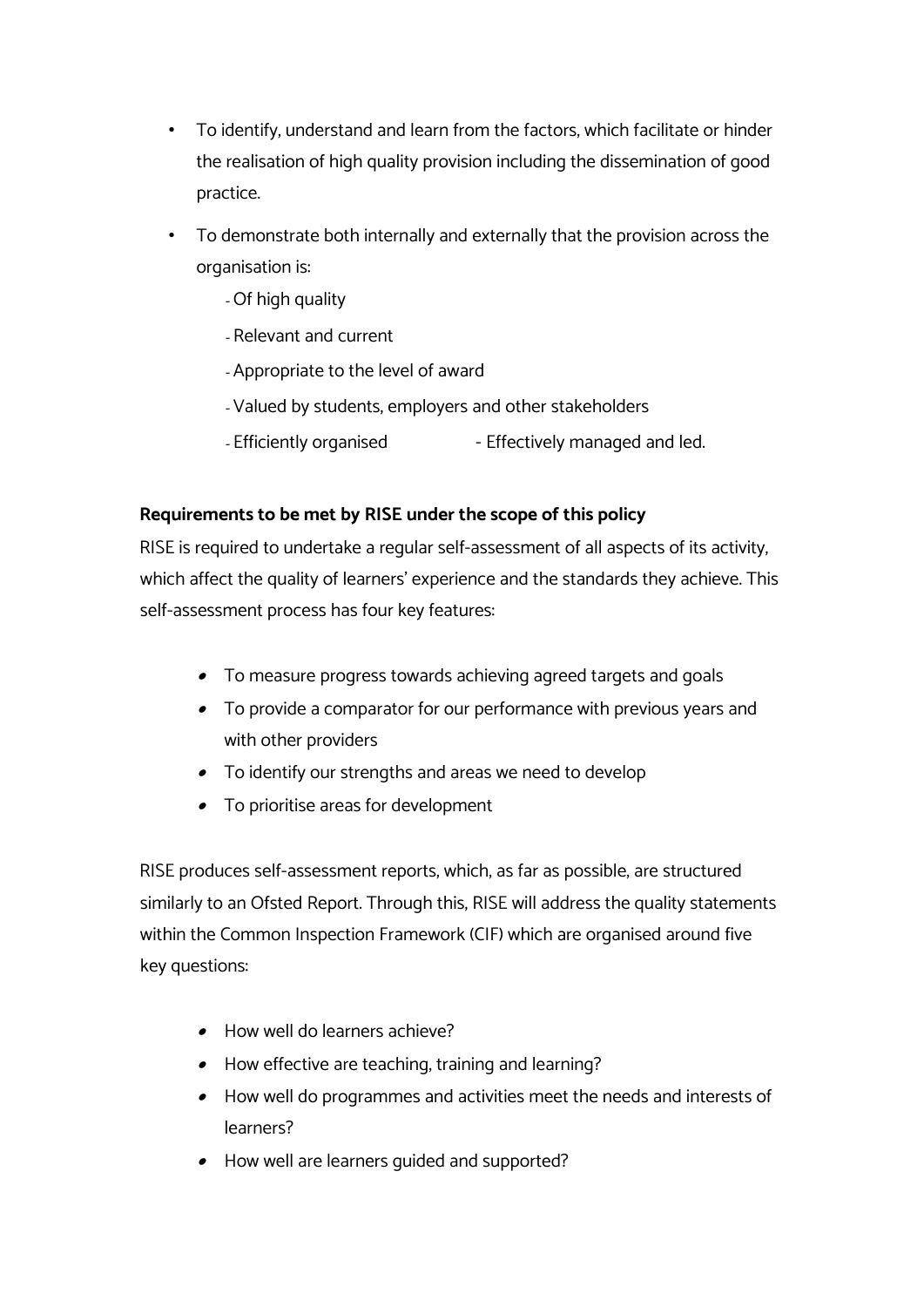• How effective are leadership and management in raising achievement and supporting all learners?

#### RISE is responsive to the **quality improvement strategies of our referring and**

**funding bodies.** This requires us to ensure that its strategic priorities are integrated within course and programme provision and address such areas as the delivery of agreed student numbers, quality of education and training, standards achieved by students, equality of opportunity, basic skills, financial assurance data management and health and safety.

### **Through this policy each of the above requirements will be addressed as follows:**

- A Self Assessment report of all aspects of activity affecting the quality of learners' experience and the standards they achieve will be produced regularly.
- All courses and programmes are developed subject to these guidelines.
- All activities and services which affect learners are subject to these Guidelines. All staff will liaise closely with the management and trustees of RISE to contribute to the Self Assessment Report, and in determining and agreeing strengths/areas for improvement with particular regard to Key Questions 3, 4 and 5.
- The four key features of the Self Assessment process are firmly embedded within the prescribed format for evaluating performance and determining agreed actions for improvement at Course and organisation levels.